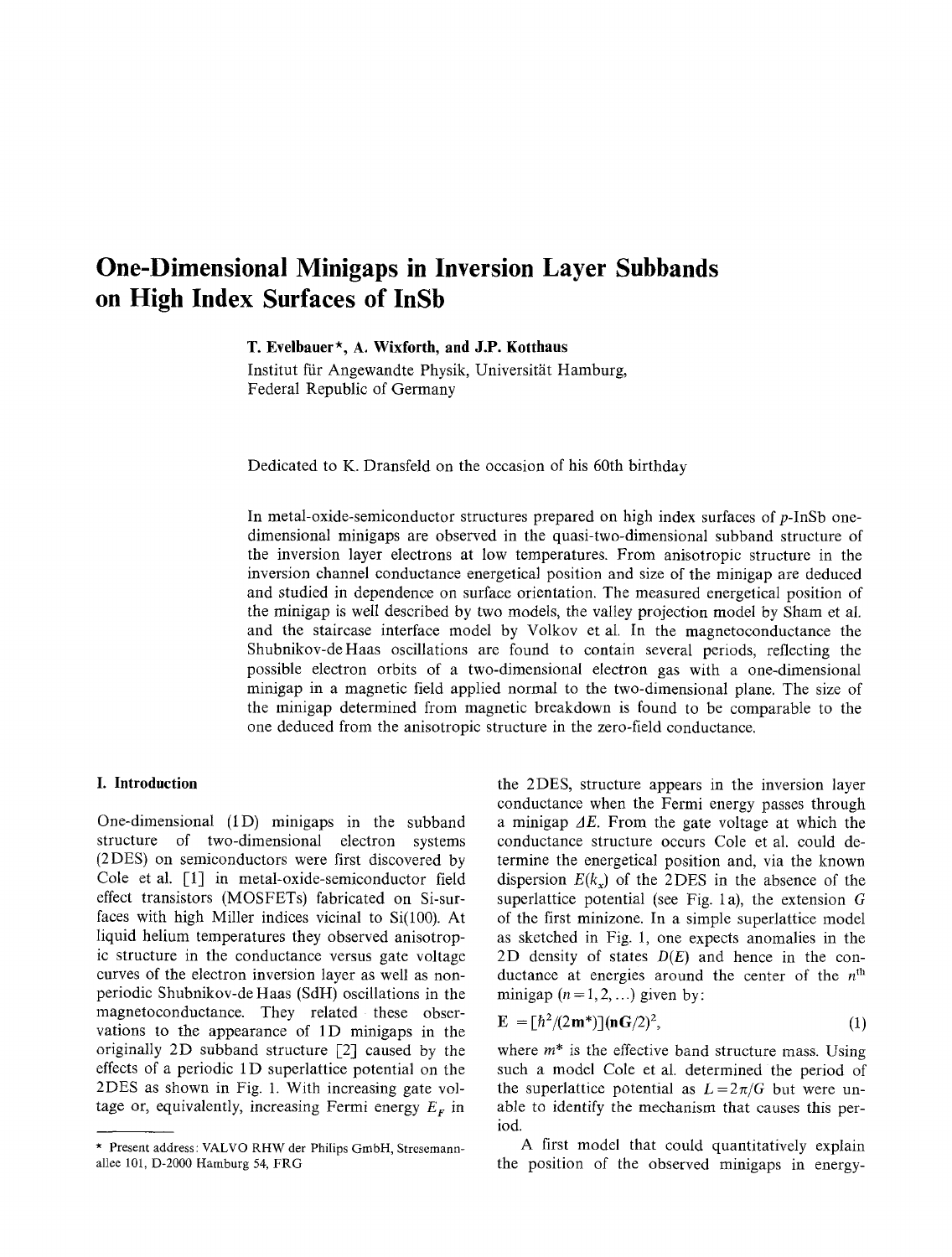

Fig. 1a and b. Schematic representation of one-dimensional minigaps in the subband structure of a single-valley two-dimensional electron system caused by a periodic superlattice potential with reciprocal lattice vector  $\vec{G}$  parallel to the x-direction. a Energywavevector  $E(k<sub>x</sub>)$  relation in an extended mini-zone scheme for zero (thin line) and finite strength (heavy line) of the superlattice potential. Three characteristic positions of the Fermi energy  $E_F$ are indicated:  $E_F^{(1)}$  in the lowest miniband,  $E_F^{(2)}$  in the center of the lowest minigap, and  $E_F^{(3)}$  in the 2nd miniband. **b** Fermi contours in the  $k_x - k_y$  plane for  $E_F = E_F^{(1)}$  (thin line) and  $E_F = E_F^{(3)}$  (heavy line). In the latter case lense-like and open orbits are possible

wavevector space was proposed by Sham et al. [3]. In this so-called valley projection model the Si  $-SiO<sub>2</sub>$  interface is assumed to be a plane with an infinite potential barrier for the inversion layer electrons. The constant energy contours in the 2DES are derived by projecting the bulk constant energy contours onto the interface plane. For a single valley semiconductor such as InSb this is illustrated for a high symmetry (low index) surface in Fig. 2a and for a high index surface, with its surface normal (zdirection) tilted by an angle  $\theta$  with respect to the surface normal of the nearest high symmetry plane, in Fig. 2b. On a low index, high symmetry surface one thus obtains complete degeneracy of equivalent constant energy contours derived from different, adjacent Brillouin-zones and, for the case of a many valley semiconductor such as Si [3], from different but equivalent valleys. On a high index surface, however, this degeneracy only exists at discrete points in the  $k_x - k_y$  plane (see Fig. 2b). Along the

 $k<sub>x</sub>$ -direction these degeneracy points are periodic with a mini-zone period

$$
G = 2\pi/L = Q \cdot \sin \theta \tag{2}
$$



Fig. 2a and b. Valley projection model sketched for a single-valley semiconductor: a For a high symmetry surface the projection of bulk constant energy surfaces in adjacent Brillouin zones onto the respective surface yields fully degenerate energy contours. Here Q is the extension of the first Brillouin zone for the direction normal to the high symmetry surface (n-direction). b For a high Miller index surface with its normal (*z*-direction) tilted in the  $x - z$  plane by an angle  $\theta$  from the one of the high symmetry surface (ndirection). Here mini-zones of extension  $G = Q \cdot \sin\theta$  are formed along the  $k_r$ -direction by projection of bulk constant energy contours in adjacent Brillouin-zones onto the high index surface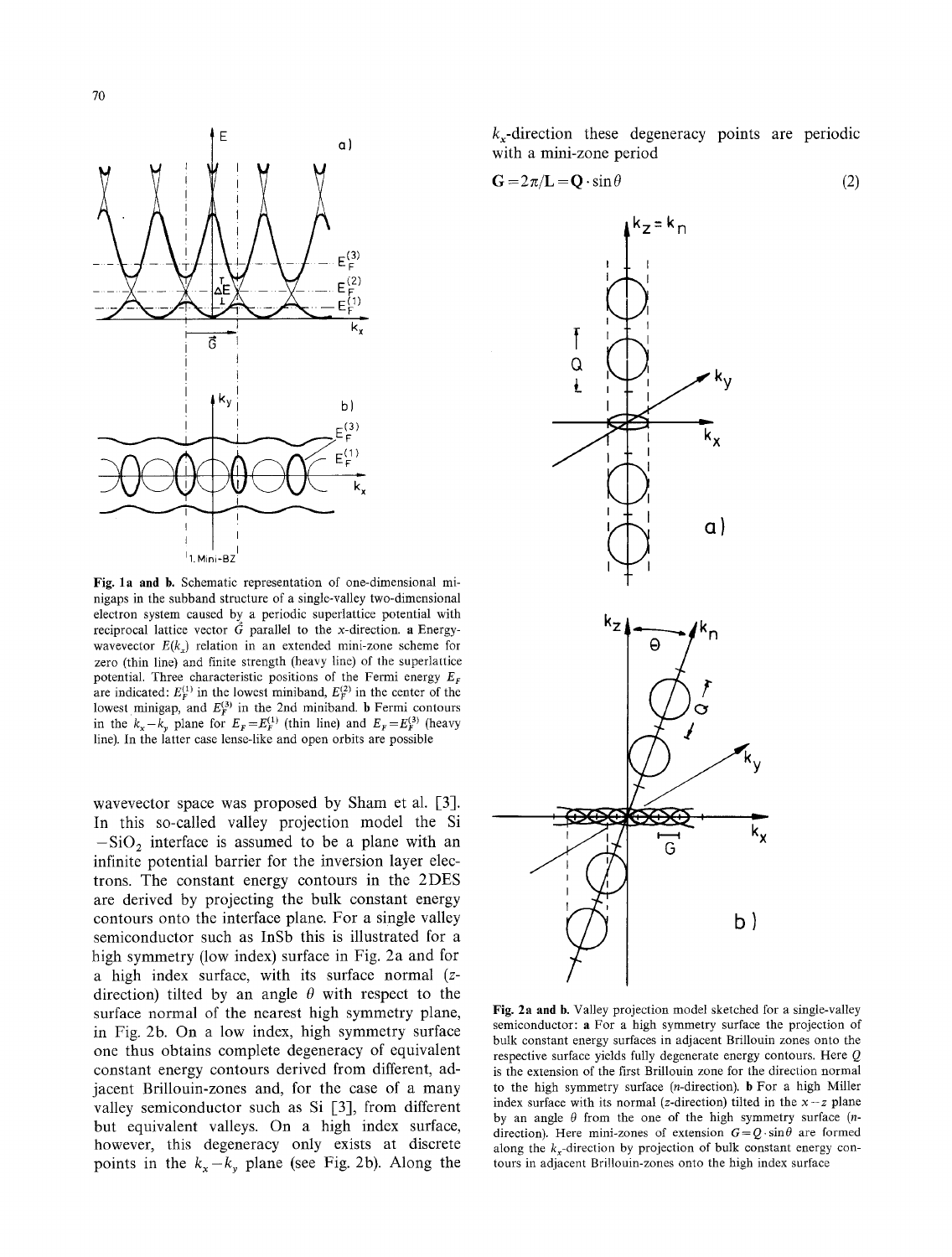where  $Q$  is the length of the shortest reciprocal lattice vector along the direction normal to the next high symmetry plane. In the narrow inversion channel these degeneracies may be lifted by the effect of the interface boundary conditions thus giving rise to 1D minigaps. Two alternative models are used to describe such valley splittings first observed in electron inversion layers on  $Si(100)$  [4]: The so-called electric break through mechanism proposed by Ohkawa and Uemura [5] and a surface scattering model developed by Sham and Nakayama [6]. As has been pointed out by Ando [7, 8], both models are, however, essentially equivalent.

The valley projection model has been very successful to predict energetical positions of minigaps in electron inversion layers on surfaces vicinal to Si(100). Not only could it explain the energetical position of the lowest minigap observed by Cole et al. [1] as being caused by inter-valley interaction between non-equivalent valleys in adjacent Brillouin-zones. It also predicted minigaps created by intra-valley interaction such as shown in Fig. 1 which were subsequently observed in electron inversion layers on surfaces vicinal to Si(100) [91 and hole inversion layers on surfaces vicinal to  $Si(111)$ [10]. The valley projection model also has been rather successful to semi-quantitatively describe the experimental results observed in infrared optical studies of the interminiband absorption on Si surfaces [3, 11, 12].

There exists another model, the so-called staircase model, which can also explain all of the general features that are observed in the studies of 1D minigaps in MOS-structures on Si. This model, originally put forward by Volkov et al. [13, 14], is connected more directly with the real atomic properties of the semiconductor-oxide interface. It explains minigaps observed on high index surfaces as being caused by a periodical 1D staircase-like interface structure with steps of heights  $d$  and periodicity  $L$  $=$ *d*/sin $\theta$ , as sketched in Fig. 3. Comparison with the

|         |  | $\begin{picture}(180,10) \put(0,0){\line(1,0){10}} \put(15,0){\line(1,0){10}} \put(15,0){\line(1,0){10}} \put(15,0){\line(1,0){10}} \put(15,0){\line(1,0){10}} \put(15,0){\line(1,0){10}} \put(15,0){\line(1,0){10}} \put(15,0){\line(1,0){10}} \put(15,0){\line(1,0){10}} \put(15,0){\line(1,0){10}} \put(15,0){\line(1,0){10}} \put(15,0){\line($ |  |  |  |  |                 |                                                                                                                                                                                                      |
|---------|--|-----------------------------------------------------------------------------------------------------------------------------------------------------------------------------------------------------------------------------------------------------------------------------------------------------------------------------------------------------|--|--|--|--|-----------------|------------------------------------------------------------------------------------------------------------------------------------------------------------------------------------------------------|
|         |  |                                                                                                                                                                                                                                                                                                                                                     |  |  |  |  |                 |                                                                                                                                                                                                      |
|         |  |                                                                                                                                                                                                                                                                                                                                                     |  |  |  |  |                 | $0\hspace{10pt} 0\hspace{10pt} 0\hspace{10pt} 0\hspace{10pt} 0\hspace{10pt} 0\hspace{10pt} 0\hspace{10pt} 0\hspace{10pt} 0\hspace{10pt} 0\hspace{10pt} 0\hspace{10pt} 0\hspace{10pt} 0\hspace{10pt}$ |
| $\circ$ |  |                                                                                                                                                                                                                                                                                                                                                     |  |  |  |  | 000000000000000 |                                                                                                                                                                                                      |
|         |  |                                                                                                                                                                                                                                                                                                                                                     |  |  |  |  |                 |                                                                                                                                                                                                      |

Fig. 3. Sketch of the staircase-like interface structure that can develop on the semiconductor side of a semiconductor-oxide interface prepared on a high index surface. The surface plane is tilted by an angle  $\theta$  with respect to the high symmetry lattice plane such that periodic steps of height  $d$  and period  $L$  are formed

valley projection model (Eq. (2) and Fig. 2) shows that these two models predict identical energetical positions of minigaps if the step heights  $d=2\pi/Q$ . This relation and the fact that the valley projection model has correctly predicted all observed energetical positions of minigaps on surfaces of Si may be utilized to infer on the step heights d that may be expected for diamond or zincblende type crystals with an fcc Bravais lattice. For surfaces vicinal to (100) where  $Q_{100} = 4\pi/a$  one thus expects  $d_{100} = a/2$  $(a=$  lattice constant) and for surfaces vicinal to  $(111)$ where  $Q_{111} = 2\pi\sqrt{3}/a$  one expects  $d_{111} = a/\sqrt{3}$ . It strongly supports the staircase model that periodic step structure of just those step heights has actually been observed [15] in LEED diffraction studies of thermally oxidized high index  $Si-SiO<sub>2</sub>$  interfaces vicinal to (100) and (111), from which the oxide has been removed prior to the LEED studies.

At present, based on the studies carried out on high index surfaces of Si, a clear-cut decision whether the valley projection mechanism or the staircase mechanism causes the observed minigaps is not possible. Comparison between the measured size of the minigaps  $\lceil 1, 3, 9, 11, 12 \rceil$  and the ones calculated by the valley projection model [3, 6, 16, 17] or the staircase model [18] does not give conclusive evidence for the one or the other model. This was one of the motives why we decided to search for 1D minigaps in electron inversion layers on high index surfaces of a single-valley isotropic semiconductor such as InSb. Another motivation was given by the fact that the energetically lowest minigaps in electron inversion layers on Si are of inter-valley type [3] and do not have the simple periodical energy structure shown in Fig. 1, that is expected for intravalley minigaps. Furthermore, these minigaps on Si are rather small, typically  $AE \sim 1$  meV  $\times n_s[10^{12} \text{ cm}^{-2}]$ , were  $n_s$  is the areal electron density in the DES. This does not make them very suitable to study non-linear electrical transport.

We thus decided to search for minigaps in inversion layers on a direct gap semiconductor with a single and isotropic conduction band minimum. InSb was chosen because the realization of high mobility inversion layers in MOS-structures on InSb had previously been demonstrated  $\lceil 19 \rceil$  and the subband structure had been studied extensively on high symmetry surfaces [20-23]. We also expected relatively large minigaps on InSb, since due to the low effective mass of the conduction electrons the energy scale for a given wave vector is much larger on InSb than on Si.

In the following we will first make a few remarks on sample preparation and experimental techniques. We then will present and discuss the results ob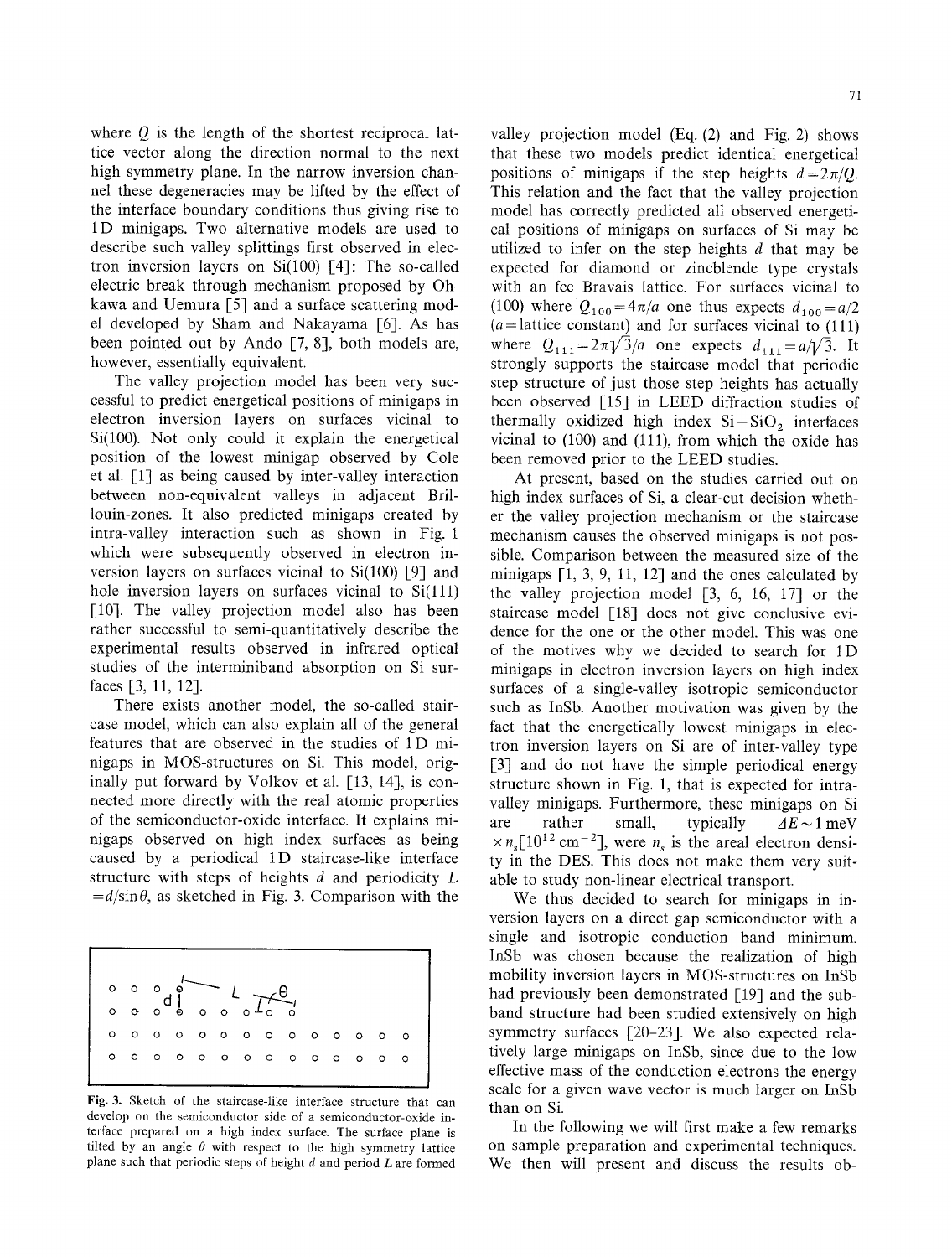tained in conductance versus gate voltage studies of electron inversion layers on high index surfaces of InSb in the absence of magnetic fields. Magnetoconductance experiments are discussed in the next chapter. They show that lense and combined orbits can be identified at Fermi energies above the lowest minigap. Our results on InSb are summarized in a concluding chapter.

### **II. Sample Preparation and Characterization**

MOS-samples are prepared on commercially available InSb wafers [24]. The characteristic properties of the substrate material at 77K are as follows: resistivity  $\rho \simeq 2-6 \Omega$  cm, carrier concentration 1-5  $\times 10^{14}$  cm<sup>-3</sup>, and hole mobility 4,000-9,500 cm<sup>2</sup>/Vs. From wafers with (111), (110), or (100) surface orientation plateletts of typically  $5 \times 6$  mm<sup>2</sup> are cut. After the surface normal is checked with Laue diffraction to an accuracy of about  $\pm 0.2$  the samples are transfered to a polishing jig which allows lapping of a high index surface tilted by a well defined angle from the nearest high symmetry plane. After the desired surface is lapped it is polished with alumina powder of decreasing grain size down to  $1 \mu m$ . This is followed by a chemo-mechanical polish [25] in a low concentration (0.0025 to 0.05 vol.  $\%$ , depending on surface orientation) bromine in methanol solution [23]. On thus prepared surfaces a typically 300 nm thick layer of  $SiO<sub>2</sub>$  is deposited as gate insulator in a plasma-enhanced low pressure CVD process at low substrate temperatures (typically 80 °C) [26]. The fabrication of a MOS capacitor is finished after the deposition of a thin ( $\sim$ 5 nm) high resistivity  $(\sim 1,000 \Omega/\square)$  NiCr gate. The surface orientation of the finished samples is again measured by Laue diffraction.

The electronic properties of the MOS samples are characterized at liquid helium temperatures by capacitance-voltage (CV) curves and inversion layer conductance studies. From low frequency CV curves we determine the oxide capacitance per unit area  $C_{ox} = \varepsilon_0 \varepsilon_{ox}/d_{ox}$ , where  $\varepsilon_{ox}$  and  $d_{ox}$  are the relative dielectric constant and the thickness of the gate oxide, respectively. The CV curves also yield information on the flat band voltage  $V_{FB}$ , inversion threshold  $V_t$  and the density of charged surface states  $N_{ss}$ . A typical CV-curve is shown in Fig. 4. Flatband voltages in our samples are always negative ranging from  $-12V$  to  $-6V$ . Correspondingly we estimate fixed surface states  $N_{ss} \sim 2-8 \times 10^{11} \text{ cm}^{-2}$ . Hysteresis in the CV curves shows that the charge state of some surface states can be changed at liquid helium temperatures. These fast states typically have densi-



Fig. 4, Capacitance-voltage curves of a InSb MOS-capacitor (gate area 7.2 mm<sup>2</sup>) measured at  $T=4.2$  K and low modulation frequency (8 Hz) of the gate voltage *Vg.* The arrows indicate the direction into which *Vg* is changed. As indicated in the top of the figure the surface normal of the high index surface is tilted by  $\theta$  $=1^{\circ}$  from the one of the (111) surface towards the one of the next (110) surface

ties of order  $1 \times 10^{11}$  cm<sup>-2</sup>. At gate voltages  $V_g$ above the threshold voltage  $V_t$ , which typically ranges from  $-6V$  to 0 V in our samples, an electron inversion layer is formed with inversion carriers of density

$$
\mathbf{n}_{\text{inv}} = (\mathbf{C}_{\text{ox}}/\mathbf{e})(\mathbf{V}_{\text{g}} - \mathbf{V}_{\text{t}}). \tag{3}
$$

To characterize the inversion layer properties we measure the inversion channel conductivity at low temperatures and also in high magnetic fields. To avoid the complications connected with the fabrication of *n*-type ohmic contacts on InSb  $\lceil 19 \rceil$  we use high frequency methods to measure the inversion channel conductivity. One method we use is to measure the gate voltage induced change in microwave transmission or reflection [28, 29]. At microwave frequencies (here about 35 GHz) the gate voltage induced change in the microwave signal is still proportional to the quasi-static conductivity  $\sigma$  of the mobile inversion carriers since one has  $\omega \tau \ll 1$ , where  $\omega$  is the microwave frequency and  $\tau$  the momentum relaxation time of inversion carriers, which typically is  $\tau \leq 10^{-13}$  s. As a second high-frequency method to measure the inversion channel conductivity at low temperatures we use radio frequencies of order  $30 \text{ MHz}$  and capacitive source-drain contacts [30]. In our experiments we have to measure the channel conductivity in two directions, parallel and perpendicular to the superlattice direction G. For **radio**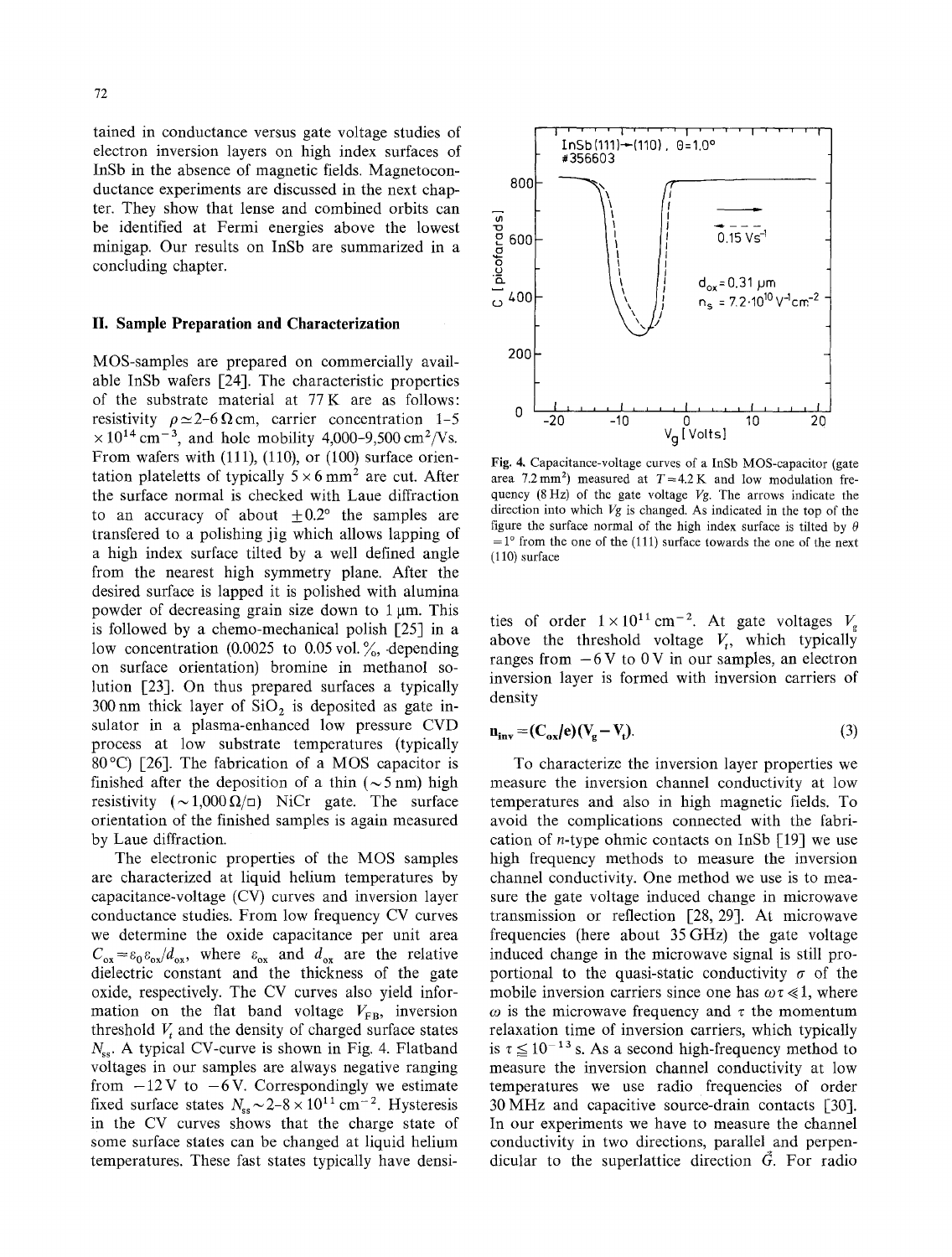

Fig. 5. Magnetoconductivity of inversion electrons in a MOScapacitor fabricated on a high index surface vicinal to  $(110)$  at T  $=4.2$  K. Here the magnetoconductivity is measured by the gate voltage induced change of the transmission of microwaves of frequency 35GHz. The mobilities displayed in the insert are extracted from the magnetic field value  $B_{1/2}$ , where the conductivity drops to half its zero field value as discussed in the text

frequency experiments we therefore evaporate three aluminum pads on the resistive NiCr gate in an Lshaped geometry as capacitive source-drain contacts. In the microwave measurements of the inversion conductivity we measure the two directions by rotating the sample by  $90^{\circ}$  with respect to the direction of the E-field of the microwaves  $[29]$ .

At microwave frequencies inversion electron density and mobility are extracted from magnetoconductivity experiments as pictured in Fig. 5. The gate voltage induced microwave signal is proportional to  $\sigma_{xx}(B)$ . At low fields we can approximate  $\sigma_{xx}(B)$  by the classical expression

$$
\sigma_{xx}(\mathbf{B}) = \sigma_0/(1 + \omega_c^2 \tau^2) \quad \text{with} \quad \omega_c \tau = e\mathbf{B} \cdot \tau/\mathbf{m}^*.
$$
 (4)

From the magnetic field  $B_{1/2}$  where  $\sigma_{xx}(B_{1/2}) = \sigma_0/2$ we thus can determine an effective mobility  $\mu$  $=e\tau/m^*=1/B_{1/2}$  which is shown in the insert of Fig. 5. Typical peak mobilities in samples prepared on high index surfaces of InSb and measured at 4.2 K range from 1.5 to  $4 \times 10^4$  cm<sup>2</sup>/Vs and are found at inversion electron densities  $n<sub>s</sub>$  between 0.5 and  $1 \times 10^{12}$  cm<sup>-2</sup>.

At higher magnetic fields the magnetoconductance shows Shubnikov-deHaas (SdH) oscillations [2, 4]. A detailed analysis of the SdH-oscillations, which is discussed elsewhere [21, 23], shows that up to four subbands are occupied in inversion layers on

InSb at high densities  $n_{\text{inv}}$ . Studies of the dependence of the SdH oscillations on surface orientation show that the subband structure on InSb is isotropic as expected [23]. Also the distribution of the total density of mobile inversion electrons  $n_s = \sum n_s^i$  among the subbands i  $(i=0,1,2...),$  where  $n_s^i$  is the occupation of the ith subband as determined from SdH experiments, is found to be independent of surface orientation. Within the accuracy of our experiments (5%) we also find that the total inversion density  $n_s$ derived from the SdH experiments agrees with the induced electron density  $n_{\text{inv}}$  (3), so that in the following we always use  $n_{\text{inv}}=n_s$  [23]. In agreement with theory [22] we find that up to densities of  $n<sub>s</sub>$  $=3 \times 10^{12}$  cm<sup>-2</sup> approximately 65% of the total electron density *n*<sub>c</sub> occupies the lowest subband  $i=0$ . The minigap induced conductance structures that are discussed in the following are only observed in this lowest subband. Only in this subband we achieve sufficient high carrier concentration  $n_s^0$  that the Fermi level can be swept across the minigap for the surface orientations studied here.

#### **IlL Results and Discussion**

#### *A. Conductance Anomalies*

A detailed understanding of the subband structure on high symmetry surfaces of InSb is a prerequisite to be able to detect and identify the structure connected with minigaps on high index surfaces. The fact that several subbands are occupied in electron inversion layers on InSb causes structure in the conductance versus gate voltage curves that is isotropic and not connected with minigaps  $[21-23]$ . The appearance of minigaps then causes additional structure in the conductance curves that can only be separated from structure caused by occupation of higher subbands through its anisotropic nature [29].

To illustrate this Fig. 6 displays the derivative of the conductance  $d\sigma/dV_g$ , which is related to the field effect mobility [2], versus gate voltage  $V_{\sigma}$  as observed in two samples with high index surfaces vicinal to (111). These curves are measured for two orientations of the high frequency field  $E$  in the surface plane, namely  $\vec{E} \parallel \vec{G}$  and  $\vec{E} \perp \vec{G}$ . For both orientations we observe fine structure in  $d\sigma/dV_g$ . Most of the structure, however, is essentially isotropic in that it appears for both orientations of  $\vec{E}$  at the same  $V_g$  and arises from occupation of higher subbands  $[21, 23]$ . Only the structure marked by the arrow is strongly anisotropic and observed only with  $\mathbf{E} \parallel \mathbf{G}$ . This structure is identified as being caused by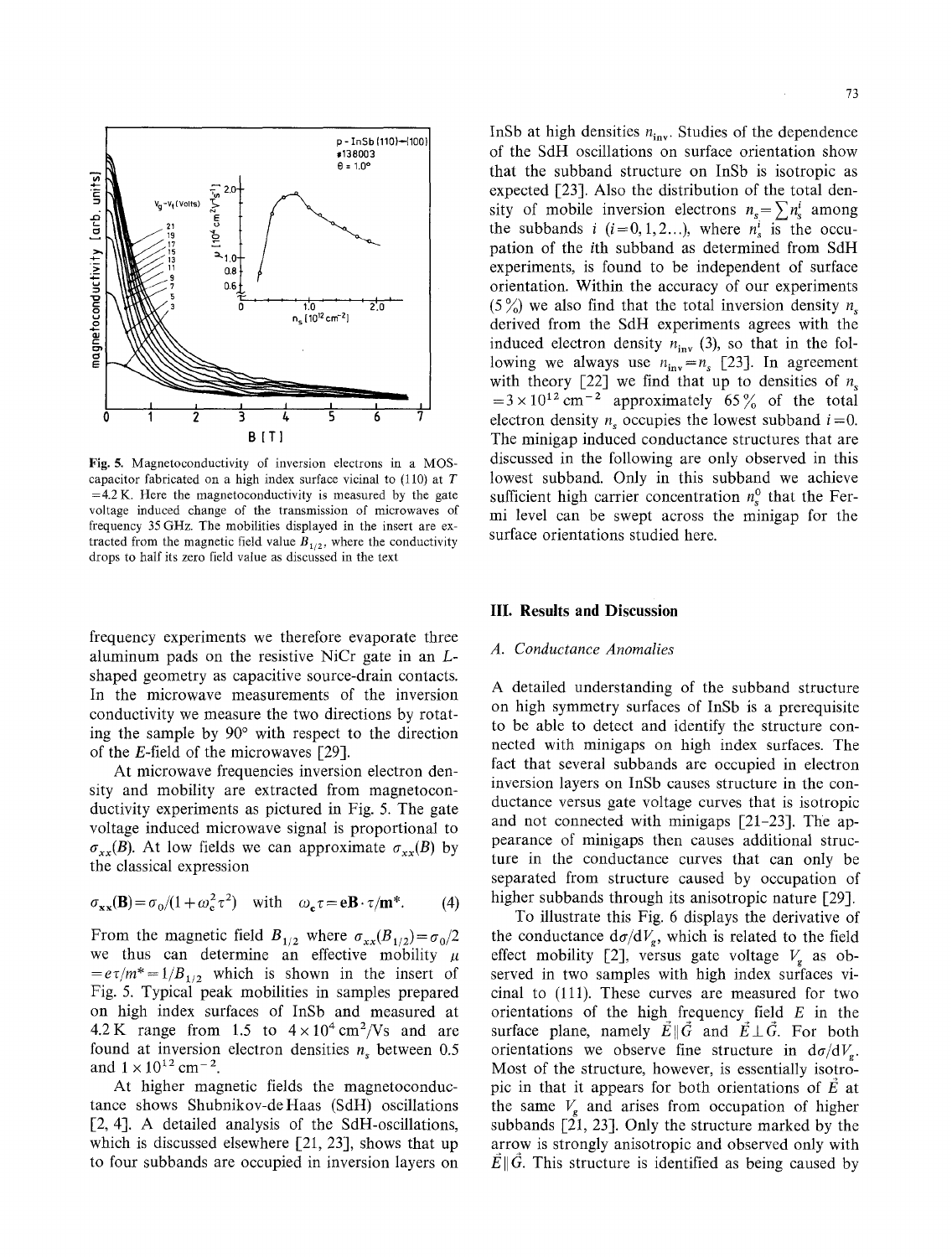

Fig. **6a and** b. Derivative of the inversion electron conductivity  $d\sigma/Vg$  measured at  $T=4.2$  K for two orientations of the highfrequency field  $\vec{E}$  in the surface plane,  $\vec{E} \parallel \vec{G}$  and  $\vec{E} \perp \vec{G}$ . The data in (a) are measured with microwaves (35 GHz) and also show  $\sigma$ (right scale) for  $\vec{E} \parallel \vec{G}$ . Here the absolute scale of  $\sigma$  is calculated from the measured values of  $n<sub>s</sub>$  and  $\mu$ . The data in (b) are measured at radio frequency (30MHz) using 3 capacitive contacts. The arrow marks the position and the vertical bars the width of the minigap induced structure. From the former we extract the position and from the latter the size of the minigap

a 1D minigap [29], first because of its shape and dependence on the field orientation and, second, because of the electron density at which it occurs.

The effect of a 1D minigap in the 2D subband structure on the inversion channel conductance has

first been experimentally observed by Cole et al. [1] for both source-drain field directions  $\vec{E} \parallel \vec{G}$  and  $\vec{E} \perp \vec{G}$ . Ando has theoretically investigated the conductivities  $\sigma_{xx}(\vec{E} \parallel \vec{G})$  and  $\sigma_{yy}(\vec{E} \perp \vec{G})$  for both, zero and finite magnetic field [8, 31] and found that for  $B=0$  there is a pronounced maximum in  $\sigma_{xx}$  but only a weak structure in  $\sigma_{yy}$ , in qualitative agreement with experimental results on Si [1] and those presented here. The anisotropic structure in Fig. 6 corresponds to a relative maximum of  $\sigma_{xx}$  and is not observed for  $\sigma_{yy}$ . The identification of this structure as being caused by a 1D minigap is further confirmed by its position on the gate voltage scale as indicated by the arrows. Using (3) we can convert the gate voltage into an  $n_s$ -scale and, assuming that the occurrence of minigaps does not significantly change the relative occupation of the ground subband  $n_{s}^{0}/n_{s}$ , into a density  $n_{s}^{0}$ , where the minigap is centered. This value then can be compared with the value predicted from both, the valley projection and the staircase model. In these models the center of the minigap in a conductance vs gate voltage curve is expected when the electron density  $n_s^0$  in the ground subband is such that the Fermi energy lies in the center of the lowest minigap in this subband. For InSb with spin-degeneracy  $g_s = 2$  and no valleydegeneracy this is the case when

$$
\mathbf{n_s^0} = \mathbf{g_s}(\mathbf{G}/2)^2/(4\pi) = (\mathbf{Q}^2/8\pi) \cdot \sin^2\theta \tag{5}
$$

In Fig. 7 we compare the experimentally derived values of  $n_s^0$  where we observe anisotropic structure in the conductance vs gate voltage curves for samples with surfaces vicinal to (111) (Fig. 7a) and to (110) (Fig. 7b) with those calculated by (5). Note that for (111) we have  $Q_{111} = 2\pi \sqrt{3}/a$  and for (110)  $Q_{110}$  =3 $\pi$ V2/a with a=6.48 Å for InSb. For all samples the agreement between experiment and theoretical prediction is within experimental error. From this we conclude that both models correctly predict the observed position of minigaps. For the staircase model the here observed positions are caused by step heights which are also the most likely ones [18]. Thus we cannot differentiate between the valley projection model and the staircase model from the observed density  $n_s^0$  at which the minigaps are located.

From the widths  $\Delta n_s$  of the anisotropic structure of the conductance curves (marked in Fig. 6) one can also infer on the size of the observed 1D minigaps. If one approximates the density of states in the vicinity of the minigap [31] by the 2D density of states  $D(E) = m^*/(\pi h^2)$  and takes into account the dependence of the effective mass  $m^*$  in subbands on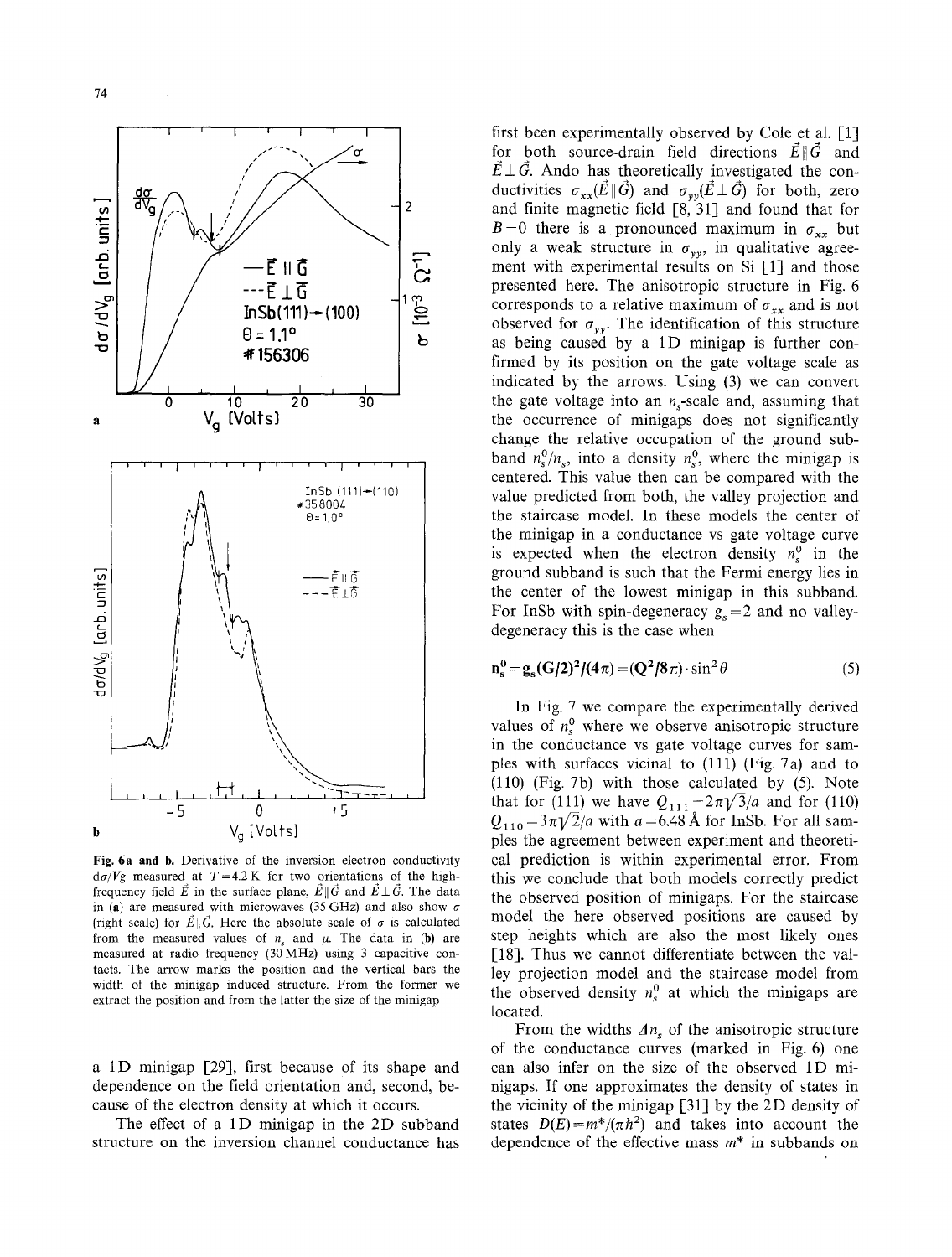

Fig. 7a and b. Angular dependence of the electron density  $n_s^0$  in the ground subband at which the Fermi level lies in the center of the lowest minigap for surfaces (a) vicinal to  $(111)$  and (b) vicinal to  $(110)$ 

InSb on energy [20, 23] one may approximately convert the width of the structure in  $\sigma_{xx}$  into a size of the minigap according to:

$$
\Delta E = \Delta n_s^0 \cdot \pi \hbar^2 / m^*.
$$
 (6)



Fig. 8. Size of the lowest minigap  $\Delta E$  vs. electron density  $n_e^0$  in the ground subband at which it is observed in the conductance voltage curves (see Fig. 6) for samples with surfaces vicinal to  $(111)$  and  $(110)$ 

The thus determined size of the minigaps is displayed in Fig. 8 versus the electron density  $n_s^0$  at which the minigap is observed. At low densities  $n_s^0$ the size of the minigap rises approximately in proportion to  $n_s^0$ , similarly as found on high index surfaces of Si  $[3, 11, 12]$ . On surfaces vicinal to  $(111)$  it appears to be essentially independent on the tilt direction of the surface normal. The minigaps observed on surfaces vicinal to (110) seem to be nearly twice as high as on surfaces vicinal to (111). However, there have only been 3 samples vicinal to (110) on which we have observed minigap induced structure in  $\sigma$  so that we cannot be sure whether this difference is significant. We wish to point out, that sizes of minigaps observed on InSb, which have typical values of  $\Delta E = 20$  meV at  $n_s^0 = 10^{12}$  cm<sup>-2</sup>, are nearly twenty times higher than those observed in electron inversion layers on high index surfaces of Si at the same electron density. In this comparison one has to keep in mind that the minigaps on InSb are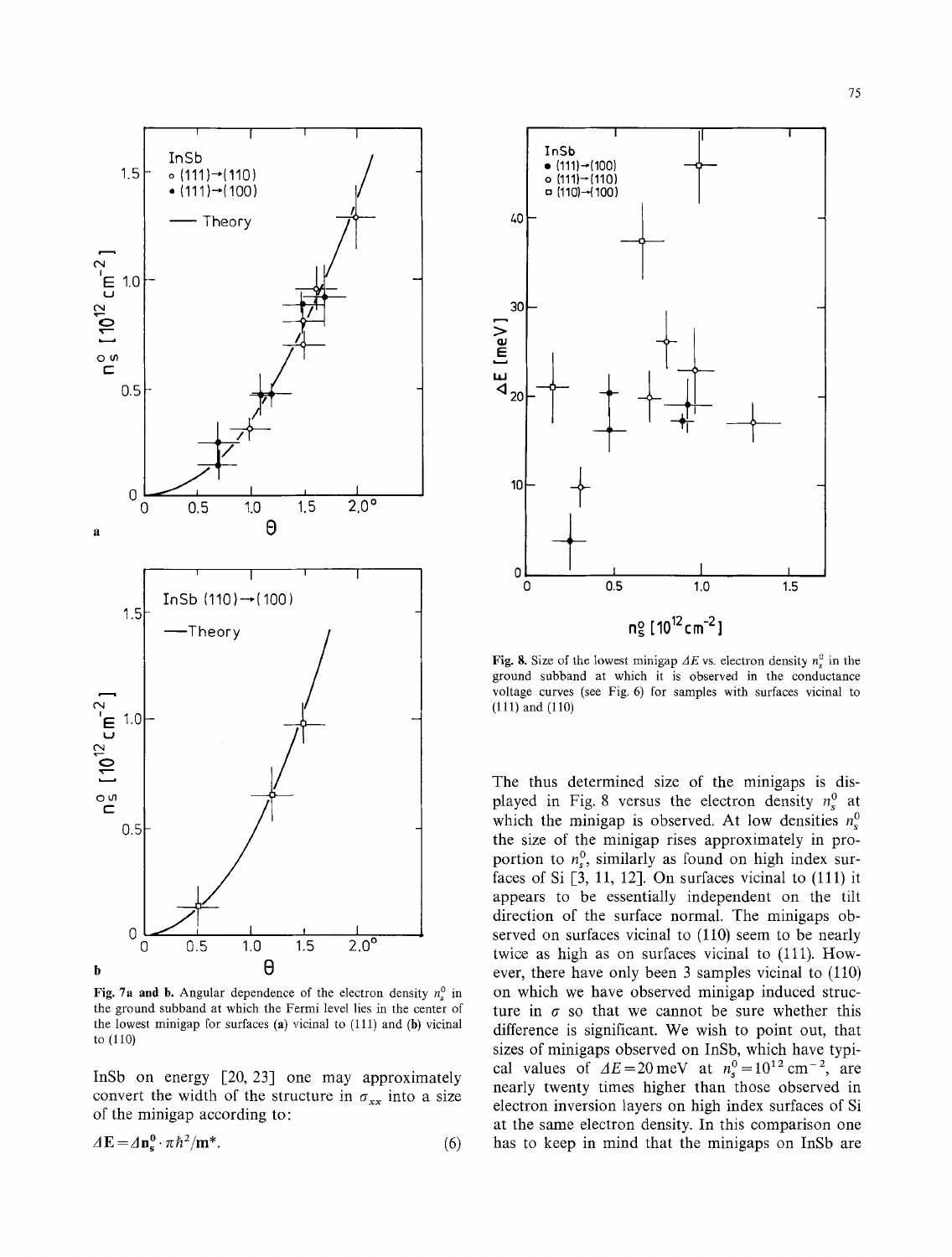caused by interaction of identical valleys in adjacent Brillouin-zones (intra-valley gaps) whereas those studied most extensively on Si  $\lceil 1, 3, 11, 12 \rceil$  are caused by interaction of different valleys in adjacent Brillouin-zones (inter-valley gaps).

It should be noted that the data shown in Fig. 6 and evaluated in Figs. 7 and 8 are by no means typical. Only a small portion ( $\sim$ 10%) of the many samples ( $\sim$  200) that we have prepared on high index surfaces and investigated with conductance experiments at low temperatures have shown anisotropic structure in the conductivity. In the majority of samples we have not been able to unambiguously observe anisotropic structure in the conductance vs gate voltage curves, though the inversion channel mobility in these samples has been comparable to the one of those where we have detected minigaps. From this we conclude that sufficiently high mobility is not the only condition that needs to be established to observe minigaps. On surfaces vicinal to Si(100) we have not been able to prepare MOScapacitors that show minigap induced conductance structure though we have been able to fabricate samples on those surfaces with peak mobilities of  $30,000 \text{ cm}^2/\text{Vs}$ , comparable to good samples on surfaces vicinal to (110) or (111). A characteristic feature of the samples on surfaces vicinal to (100) is that the SdH oscillations of the magnetoconductivity are significantly more damped than on other surfaces studied. This indicates that surfaces vicinal to (100) have a higher inhomogeneity than other surfaces. Such an inhomogeneity could explain both the damping of the SdH-oscillations and the damping of minigap induced conductance structure.

We also want to point out that the magnitude of the minigap induced conductance structure on InSb is much weaker than on Si. This is surprising if one notes that on InSb the relative size of the minigaps at a typical density  $n_s^0 = 10^{12}$  cm<sup>-2</sup> is with  $\Delta E/E$  $\approx$ 0.2 about the same as on Si, whereas the absolute value of  $\Delta E$  is much larger as on Si. One possible cause of the much weaker structure on InSb could be the fact that there are states from higher subbands  $(i=1,2,...)$  that are energetically degenerated with the minigaps in the ground subband. Such states would decrease singularities in the density of states around the minigap and hence decrease the conductance anomalies. We think it more likely that surface inhomogeneities at the  $InSb-SiO<sub>2</sub>$  interface dampen the minigap induced structure. Whereas the  $Si-SiO<sub>2</sub>$  interface is known to be perfect within one lattice constant [32], little is known about the interface between InSb and  $SiO<sub>2</sub>$  in our MOS-structures. Since we are able to reproducibly fabricate MOS-samples on high index surfaces with peak mobilities of typically  $20,000 \text{ cm}^2/\text{Vs}$ , the surface inhomogeneity that is discussed here must have relatively little effect on mobility but strong effect on the minigap structure. The mobility tests perturbations which are similar in length as the extension of the inversion subband wavefunction, which is  $\sim 100~\text{\AA}$ for the lowest subband on InSb [22]. Insofar an inhomogeneity that destroys minigap structure but has little effect on mobility must have a much smaller scale. The staircase model could explain our observations qualitatively. Surface steps of heights  $d < a$ can easily be imagined to critically depend on sample preparation and vary laterally across the sample thus creating an inhomogeneous interface potential. Since such steps are still very small in comparison to the extension of the inversion electron wavefunction they might have little effect on mobility. On Si where the  $Si-SiO<sub>2</sub>$  interface is formed by a high temperature thermal oxidation one probably has very similar interface properties in samples of comparable mobility. Insofar a staircase model also might explain why minigaps on high index surfaces of Si are observed on all high mobility samples, whereas this is not true on InSb.

In our studies on InSb we have also tried to observe the minigaps optically by looking for anisotropic structure in the infrared absorption, caused by transitions across the minigap. Such interminiband absorption is relatively easily detected on high index surfaces of Si [3, 11, 12]. We have tried similar experiments on InSb with both, infrared spectroscopy at fixed laser frequencies [11, 12] and frequencyswept experiments using a Fourier-transform spectrometer [3]. In none of those experiments were we able to observe minigap induced structure in the infrared absorption though, judged by the relative and absolute size of the minigap, we should expect structure that is easily observable. The only explanation that we can offer is again surface inhomogeneity. If only  $20\%$  of the sample surface shows minigap structure it would be difficult to detect this optically, where one essentially adds the contributions from different parts of the sample. In a transport experiment where one has both series and parallel contributions from different areas of the sample one, however, probably could still observe minigap induced structure. All the above discussed features of our conductance studies make it very likely that inhomogeneities at the  $InSb-SiO<sub>2</sub>$  interface play an essential role in the observability of minigap induced structure. Such inhomogeneities can easily be imagined in the staircase interface model proposed by Volkov et al. [14].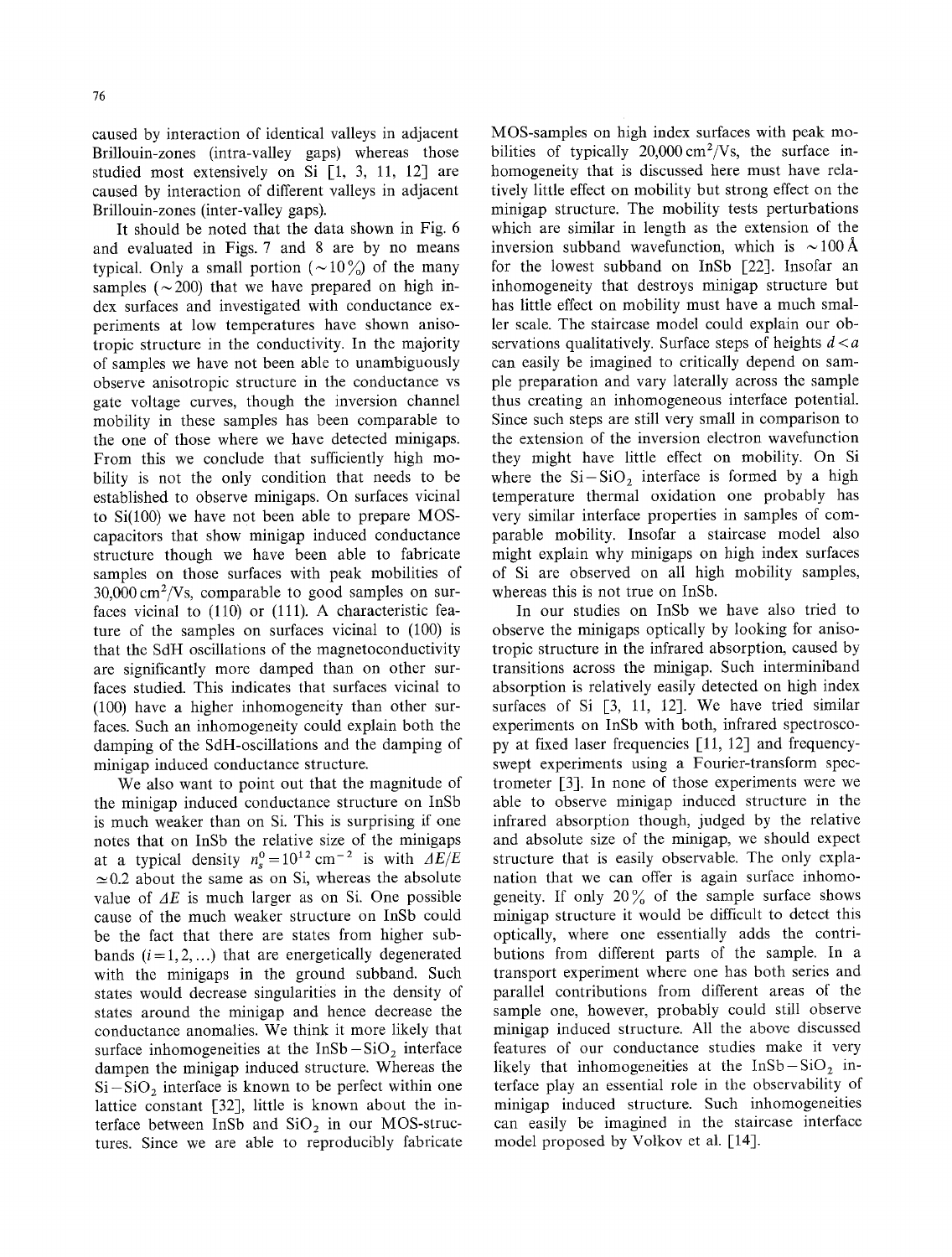The appearance of minigaps in the 2D subband structure also has strong effects on the SdH-oscillations [1, 31, 33]. In weak magnetic fields applied perpendicular to the 2DES the electrons are forced to move on constant energy contours as pictured in Fig. 1. For a Fermi energy below the lowest minigap the orbits of electrons at  $E_F$  are essentially circles. If  $E<sub>F</sub>$  lies just above the first minigap one has lense shaped orbits and open orbits (see Fig. 1). This change in the geometry of the orbit as the Fermi energy sweeps across the minigap also has a strong effect on the SdH oscillation spectra. Since the frequencies of the SdH oscillations in a sweep of  $n<sub>s</sub>$ or of *1/B* are proportional to the area enclosed by the orbit, they are strongly affected by the orbit



Fig. 9. Shubnikov-deHaas oscillations of the conductance derivative  $d\sigma/dVg$  versus inversion electron density n<sub>s</sub> at various magnetic field values B. The data are measured with the radio frequency method at  $T=4.2 \text{ K}$  and  $\vec{E} \parallel \vec{G}$  on a sample fabricated on a high index surface vicinal to (110). The structure at  $B=0$ and  $n_e \approx 1.3 \times 10^{12}$  cm<sup>-2</sup> is caused by the minigap. At finite magnetic fields one sees with  $n<sub>s</sub>$  below the minigap rapid SdH-oscillations that arise from circle orbits in the ground subband, and with  $n_s$  above the minigap lower frequency SdH-oscillations caused by lense shaped orbits as indicated

77

geometry. Further complexity in the SdH spectra occurs at increased magnetic field strengths which cause magnetic field induced tunneling through the minigap [1, 33], so-called magnetic breakdown [34].

On a high mobility InSb sample with its surface orientation vicinat to (110), which shows a strong minigap induced conductance anomaly at  $B=0$ , we have studied the SdH spectra in detail. Figure 9 shows a sequence of SdH spectra measured in  $d\sigma/dVg$  in a sweep of n<sub>s</sub>. In the low magnetic field curves (e.g.,  $B = 1$  T) one notices a sudden increase of the SdH period as the Fermi energy is moved accross the minigap. With  $E_F$  below the minigap (in Fig. 9 at  $n_s < 1.3 \times 10^{12}$  cm<sup>-2</sup>) the dominant SdH frequency reflects the circular electron orbit in the ground subband. The decrease of the SdH frequency as  $E_F$  increases above the minigap thus results from an orbit with significantly smaller area, which we interpret as the lense shaped orbit also shown in Fig. 1.

A more detailed analysis of the SdH frequencies that are contained in the spectra of Fig. 9 becomes possible by Fourier transform of the spectra [33] as displayed in Fig. 10. At the lower field values one notices two SdH frequencies below the one of the circular orbit in the ground subband. The strength of the lowest one decreases rapidly with increasing B whereas the strength of the next higher one is little affected by magnetic field. This as well as the relative values of the SdH frequencies leads us to conclude that the lowest SdH frequency is caused by the lense orbit whereas the next higher one reflects the circular orbit in the  $i=1$  subband, that is already occupied at rather low densities [21, 22]. At the higher magnetic fields additional peaks appear in the Fourier transform spectra above the frequency of the circular orbit in the ground subband. These frequency components of the SdH spectra must be caused by orbits that are larger in area as the circular orbit. These orbits are identified by their frequency as combination orbits, such as a peanut or a lense and circle combination. Such combinations become possible at the higher magnetic fields because of magnetic breakdown across the minigap [33, 34]. The appearance of these orbits as well as the increasing strength of the circular orbit  $(i=0)$  with increasing magnetic field correlate with the disappearance of the lense orbit as expected by magnetic breakdown. At the highest magnetic fields in Fig. 10 there occurs an additional peak in the Fourier transform spectra at a frequency between the circular orbits of the  $i=1$  and  $i=0$  subbands. Since this orbit frequency cannot be associated with an expected orbit we have been unable to identify it. Figure 11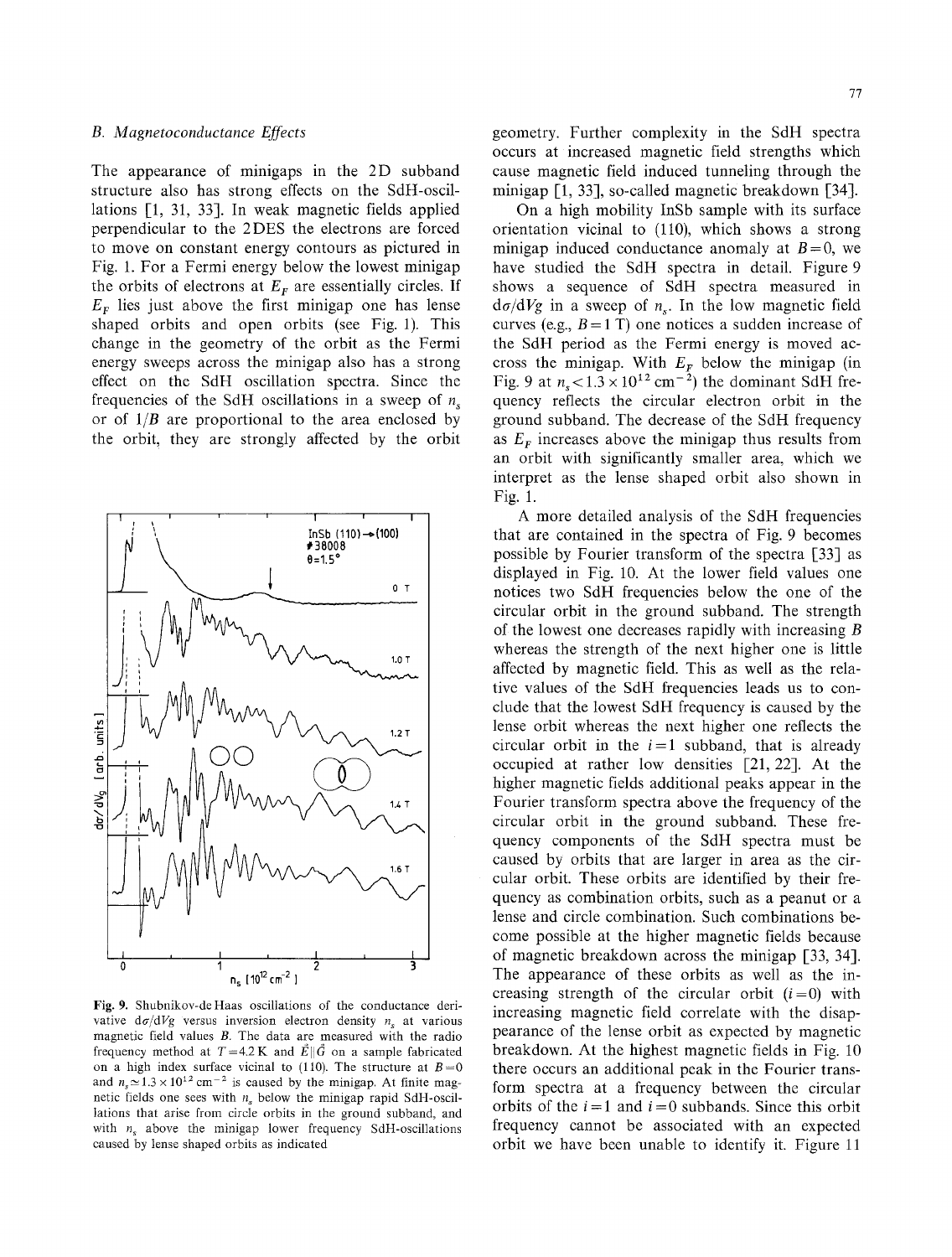

Fig. 10. Fourier spectrum of the SdH-oscillations shown in Fig. 9. Where possible the peaks in the Fourier spectrum are marked by the orbits from which they arise. Circle orbits are not only seen in the ground subband 0 but also in the higher subband 1

shows the magnetic field dependence of the SdH frequencies. As expected they are proportional to  $1/B$ . Comparing the different frequencies at a given field  $B$  one finds that the frequencies of the combination orbits are as expected from the frequencies of the circular and the lense orbit in the ground subband.

The observation of magnetic breakdown in the



Fig. 11. Magnetic field dependence of the dominant frequencies in the Fourier spectrum in Fig. 10. The orbits that correspond to these frequencies are indicated. The lines through the data all extrapolate to zero frequency at  $B^{-1} = 0$  as expected

SdH spectra allows us to estimate the minigap in a way quite different from the determination via the  $B$  $= 0$  conductance anomaly (Eq. (6)). From the magnetic field value  $B_0$  at which breakdown occurs (here  $B_0 \approx 1.2$  T) one can estimate  $\Delta E$  as [33, 34]:

$$
\Delta \mathbf{E} \simeq (\mathbf{E}_{\mathbf{F}} \hbar \mathbf{e} \mathbf{B}_0 / \mathbf{m}^*)^{1/2} = (\mathbf{E}_{\mathbf{F}} \hbar \omega_c)^{1/2}.
$$
 (7)

For the sample studied in Figs. 9-11 we find  $n_s^0 = 0.9$  $\times 10^{12}$  cm<sup>-2</sup> and from (7)  $\Delta E \simeq 23$  meV. This is somewhat lower than the value estimated from the conductance anomaly at  $B=0$  via (6), which is  $\Delta E$  $\simeq$  45 meV. In view of the fact that both ways of determining  $\Delta E$  are only rather approximate the agreement between the two independently determined values can be considered satisfactory. The magnetoconductance studies discussed above require samples of very good homogeneity and mobility. In most of the samples in which we were able to observe anisotropic conductance anomalies at  $B=0$ , we were not able to see details of the SdH spectra that are shown above.

#### IV. Summary and Conclusion

In MOS structures prepared on high index surfaces of InSb we have systematically investigated 1D mi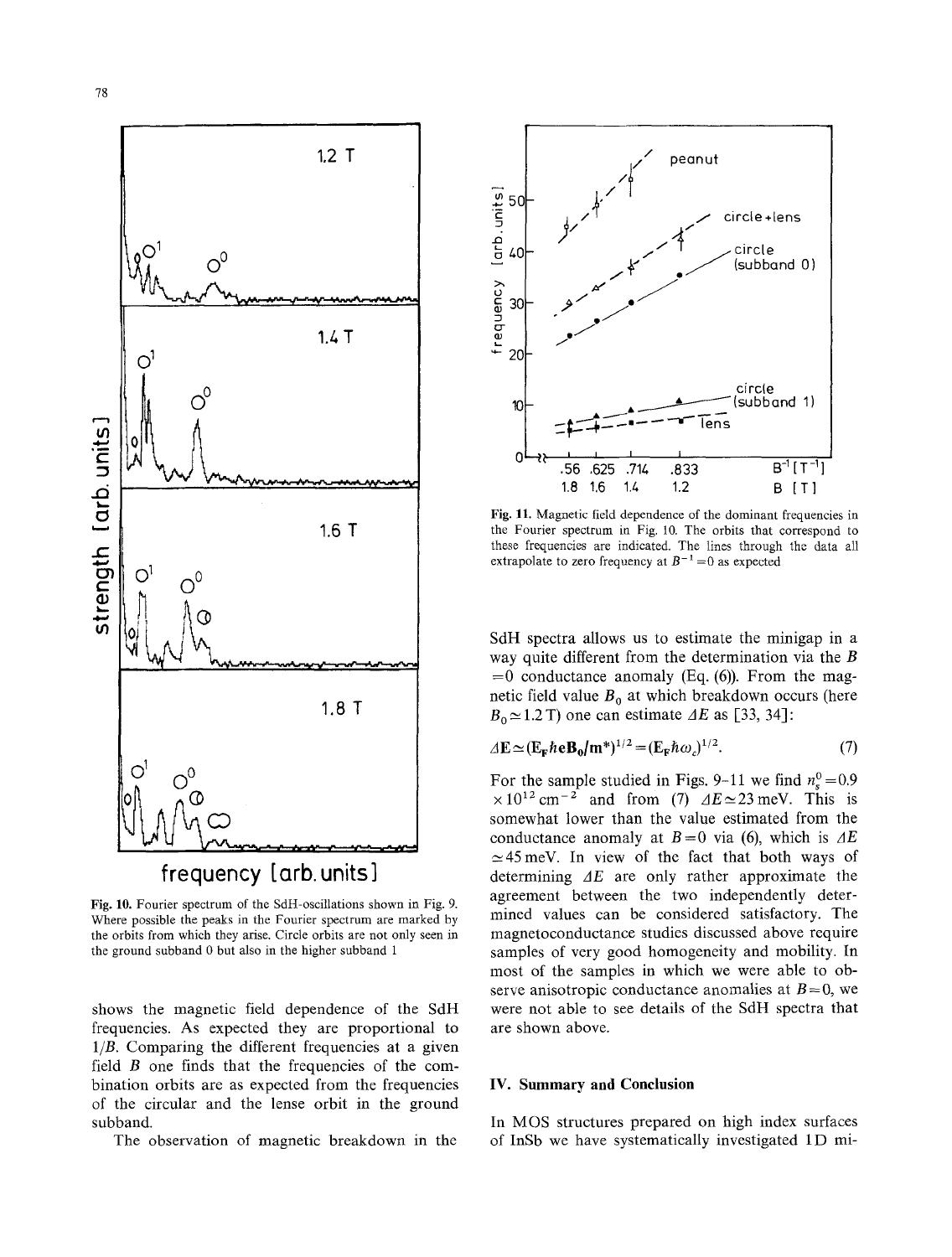nigaps in the single valley subband structure of the two-dimensional electron system created at the semiconductor-oxide interface by field effect. The presence of minigaps is observed in many samples via anisotropic structure in the conductance versus gate voltage curves at liquid helium temperatures. On all those samples with surfaces tilted by a small angle  $\theta$  $(\leq 2^{\circ})$  with respect to a high symmetry (111) or (110) surface the position of the minigap in a sweep of electron density or, equivalently, Fermi energy is found to agree with the predictions of the valley projection model by Sham et al. [3], applied here to the simple case of a single valley semiconductor. However, the energetical positions of the minigaps are equally well explained by the staircase interface model proposed by Volkov et al. [13].

The size of the observed minigap on InSb is found to be relatively large, typically  $\Delta E/E_0 \sim 0.2$ , where the center energy of the minigap  $E_0$  varies between about 10meV and 100meV. Nevertheless we observe that the conductance structure caused by the minigap is comparatively weak. This is attributed to a microscopic structure of the  $InSb-SiO<sub>2</sub>$ interface that is much more inhomogeneous than the  $Si-SiO<sub>2</sub>$  interface. Such interface inhomogeneity could also explain why only a relatively small portion of the very many samples investigated showed minigap induced conductance structure though in all samples the inversion electrons had peak mobilities in excess of  $10,000 \text{ cm}^2/\text{Vs}$  at 4.2 K. In the staircase interface model it is relatively easy to imagine how such inhomogeneous interface structure can arise. A clear differentiation as to which of the two discussed models more closely describes reality, however, is not possible by our experiments.

We have also demonstrated that minigaps can be detected in the Shubnikov-de Haas oscillations of the magnetoconductivity of inversion electrons on InSb. The various orbits that become possible by the occurrence of a 1D minigap and magnetic breakdown across such minigaps are clearly detected by the corresponding SdH periods. The magnetic breakdown experiments also allow an independent measurement of the size of the minigap which is found to reasonably agree with the one derived from the conductance structure in the absence of magnetic fields.

Our studies also show that in spite of the relatively large size of the minigaps observed here  $(4E \ge 20 \text{ meV})$  MOS-structures on InSb are not an ideal system to investigate 1D minigaps in a twodimensional electron system and their effect on electrical transport. In this system the problem of interface inhomogeneity caused by irreproducible preparatory conditions seems unsolvable. Since our studies show conclusively that large 1D minigaps can be observed in the 2D subband structure derived from a single conduction band minimum the question arises whether there exist similar systems with more reproducible interfaces. We believe that heterostructures prepared by molecular beam epitaxy on high index surfaces of III-V compounds, such as GaAs, are very promising systems. In such systems one might be able to combine the simplicity of the minigap structure derived from a single valley conduction band found here with excellent interface conditions that can be reproducibly prepared by molecular beam epitaxy [see e.g. 35, 36] with qualities comparable to or better than the  $Si-SiO<sub>2</sub>$ interface. Such heterostructures then might allow a clear differentiation of the above discussed models as well as a whole spectrum of novel experiments on non-linear electrical transport accross minigaps.

We want to thank M. Horst, U. Merkt, and LJ. Sham for stimulating discussions. The financial support of the Deutsche Forschungsgemeinschaft is gratefully acknowledged.

#### **References**

- I. Cole, T., Lakhani, A.A., Stiles, P.J.: Phys. Rev. Lett. 38, 722 (1977)
- 2. For an extensive review on two-dimensional electron systems see: Ando, T., Fowler, A.B., Stern, F.: Rev. Mod. Phys. 54, 437 (1982)
- 3. Sham, L.J., Allen, S.J., Jr., Kamgar, A., Tsui, D.C.: Phys. Rev. Lett. 40, 472 (1978)
- 4. Fowler, A.B., Fang, F.F., Howard, W.E., Stiles, P.J.: Phys. Rev. Lett. 16, 901 (1966)
- 5. Ohkawa, F.J., Uemura, Y.: J. Phys. Soc. Jpn. 43, 907 (1977)
- 6. Sham, L.J., Nakayama, M.: Phys. Rev. B20, 734 (1979)
- 7. Ando, T.: Phys. Rev. B19, 3089 (1979)
- 8. Ando, T.: Surf. Sci. 98, 327 (1980)
- 9. Tsui, D.C., Sturge, M.D., Kamgar, A., Allen, S.J., Jr.: Phys. Rev. Lett. 40, 1667 (1978)
- 10. Kvon, Z.D., Kol'tsov, B.B., Neizvestnyi, I.G., Ovsyuk, V.N.: JETP Lett. 33, 571 (1981)
- 11. Sesselmann, W., Kotthaus, J.P.: Solid State Commun. 31, 193 (1979)
- 12. Kamgar, A., Sturge, M.D., Tsui, D.C.: Phys. Rev. B22, 841 (1980)
- 13. Volkov, V.A., Sandomirskii, V.B.: JETP Lett. 27, 651 (1978)
- 14. Volkov, V.A., Petrov, V.A., Sandomirskii, V.B.: Sov. Phys. Usp. 23, 375 (1980)
- 15. Ol'shanetskii, B.Z., Rzhanov, A.V.: JETP Lett. 32, 313 (1980)
- 16. Nakayama, M., Sham, L.J.: Solid State Commun.: 28, 393 (1978)
- 17. Ohkawa, F.J.: J. Phys. Soc. Jpn. 46, 855 (1979); Surf. Sci. 98, 350 (1980)
- 18. Ohkawa, FJ.: Phys. Rev. B24, 7297 (1981)
- 19. Kotera, N., Katayama, Y., Komatsubara, K.F.: Phys. Rev. B5, 3065 (1972)